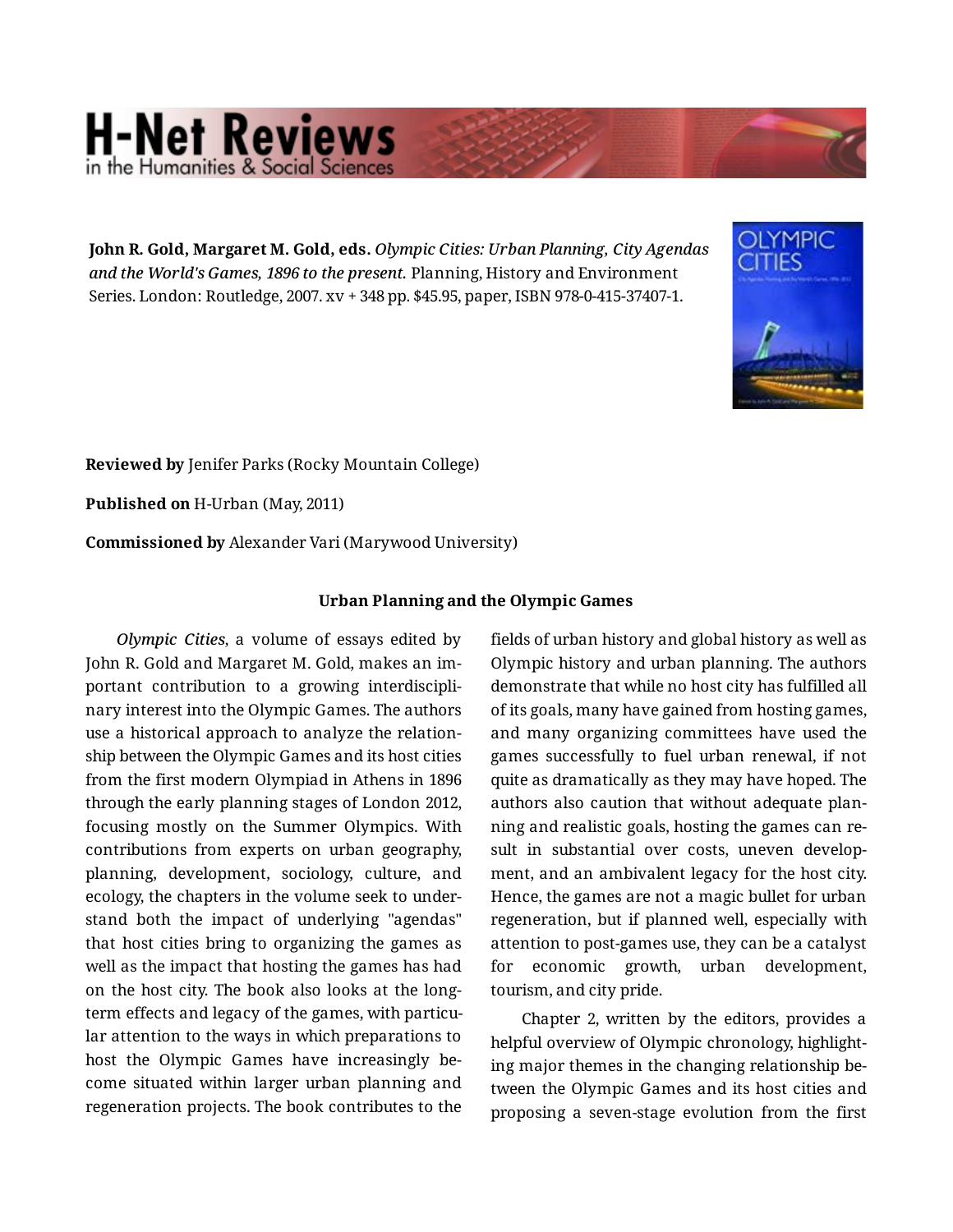modern Olympic Games in Athens in 1896 through the 2004 Summer Olympics held again in Athens. The first modern Olympics from 1896 through 1906 barely survived through attaching the games to world fairs. From 1908 through the Berlin Games of 1936, the Olympic Games became stand-alone events to which host cities devoted more resources to building stadia and other sports facilities. By 1936, the games had adopted a set of ritual and fes‐ tival elements, such as the torch relay, that re‐ mained a consistent part of the games while giving each city latitude for molding the spectacle ac‐ cording to its specific goals and requirements. The games were cancelled during the Second World War, and the early postwar games of 1948, 1952, and 1956 were scaled back in keeping with the aus‐ terity of these years of rebuilding. During the fourth phase, 1960-76, host cities began to see the Olympic Games as an opportunity to launch large infrastructural projects, such as improved roads and bridges, telephone and telegraph lines, and ex‐ panded hotel and other tourist accommodations, in an attempt to use the Olympics as the keystone in modernizing the city. During this phase, the games became larger and more elaborate and ex‐ pensive at the same time that the sale of television rights opened up new avenues for financing the games. The 1976 Summer Olympics in Montreal, taking place during a world recession with tremen‐ dous over costs due to poor planning, construction delays, and labor issues, marked the end of this phase and served as a warning for future hosts. Gold and Gold consider the 1980 and 1984 Summer Olympics as the "ideological games" hosted by the two Cold War superpowers respectively and each marked by boycotts led by the opposing camp. The phase from 1988 through the 1996 Atlanta Games was marked by commercialism as business lead‐ ers and local, regional, and national governments saw the Olympic Games as an opportunity for launching large-scale urban regeneration projects, with increased attention on the future use of Olympic facilities and on opportunities for future economic growth, transforming host cities for the

new global economy and providing a global plat‐ form for cities to advertise themselves. The current phase from the Sydney Games of 2000 to the present finds "cities actively competing to host a festival designed to leave a perceptible but sustain‐ able physical legacy" (p. 19).

The volume is divided into three parts, with the first four essays providing general trends in the evolution of the Olympic host city in the Summer Olympic Games, the Winter Olympic Games from 1924 to 2002, the Cultural Olympiads that accompa‐ nied the Olympic Games, and the Paralympic Games. Part 2 takes a thematic approach with chapters on financing the Olympics, the efforts of urban promotion of the Olympic cities, and the challenges for cities in hosting a spectacle that has grown larger and more elaborate over time. The fi‐ nal chapter in part 2 discusses the use of the games to spark urban regeneration and renewal and dis‐ cusses the mixed legacies of the games. Part 3 pro‐ vides case studies for the Berlin Olympics of 1926, the Mexico City Games in 1968, Montreal 1976, Barcelona 1992, Sydney 2000, Athens 2004, and Bei‐ jing 2008. The final case study discusses the organi‐ zation of the London Games scheduled for 2012 and offers predictions for the future of the games.

The book's strengths are many. The historical approach recognizes changing circumstances, in‐ cluding different ideas about what makes a good Olympic Games, while focusing on the relationship between the city and the Olympics. Scholars of the International Olympic Committee (IOC) and the Olympic movement will welcome the subtle criti‐ cism of the organization and what they require of potential hosts. The IOC calls on potential hosts to consider urban regeneration projects, environ‐ mental impact, potential economic growth, and future use of Olympic facilities. At the same time, host cities must conform to established rules about sponsorship and copyright of the Olympic brand: minimum requirements for sports facilities, the Olympic Village, IOC personnel accommodations, and press centers; and the opening and closing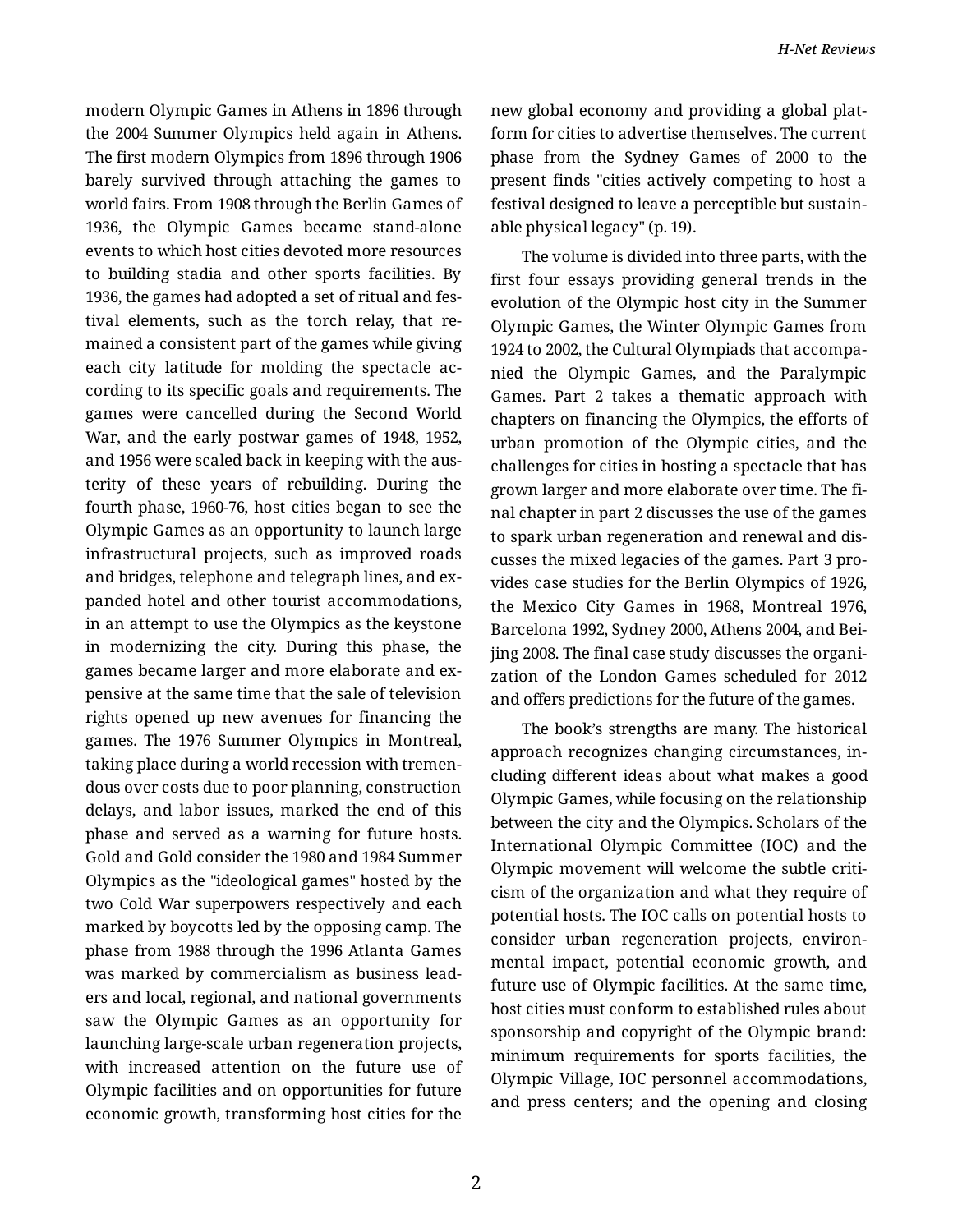ceremonies and other cultural traditions of the games, all of which place limits and expectations on the host which do not always lend themselves to sober and reasoned plans for urban regenera‐ tion and future use or economy. The IOC promotes the Olympics as a way to revive host cities while the games themselves are increasingly out of the reach to all but those cities that already have the resources, profile, and economic base to organize the games without risking bankruptcy.

The case studies are especially valuable in comparing the experience of different cities with very different problems, opportunities, and agen‐ das. The case studies highlight the difficulties inher‐ ent in using a mega-event like the Olympic Games which have become a standard, global cultural phenomenon to address problems specific to each urban environment. As cities use the games as an opportunity to rebrand themselves and transform their urban environment, the study of the impact on city planning of hosting the games is key to un‐ derstanding that relationship.

The final section discusses the problem of sus‐ tainability after the games. In his chapter on Lon‐ don 2012, Graeme Evans predicts that London will experience post-games regeneration that is un‐ even and not beneficial to the local community, citing previous regeneration efforts that were in‐ complete and the millennium Dome that re‐ mained unused for years. He also argues that "un‐ less the Olympics moves toward a less costly, less cumbersome Olympics and Olympics that would be more viable for developing countries instead of the mega-events designed to put the host city on the map of the global commercial, consumer econ‐ omy, then there needs to be a body to keep tabs and ensure that the games live up to their regener‐ ation promises" (p. 316). By analyzing the relation‐ ship between hosting the Olympic Games and ur‐ ban regeneration, the authors demonstrate the tension between modern, cosmopolitan consumer culture necessary to attract investment in the modern global economy and the obligation of gov‐

ernments to address the needs of the urban citi‐ zenry. The tendency often has been to focus on the international audience and the interests of busi‐ ness and political stakeholders over those of the average urban resident. The authors demonstrate that while the games can generate enthusiasm from the people of the city and a sense of urban unity, the games can also exacerbate tensions.

Evans's prediction highlights the problem of assessing the impact of the games in nonphysical terms. Several authors note that in the bid process it is common to overestimate the long-term "other benefits" that accompany hosting the games, but none of the authors completely answers the ques‐ tion of whether the Olympics are worthwhile for cities in the long run. This demonstrates the need for further research on the experience of cities years and decades after hosting the games. This is a welcome volume in that sense because it sug‐ gests several avenues for addressing that issue, in‐ cluding economics, marketing, and urban renew‐ al. However, the intangibles are perhaps the most interesting to the historian, and the volume could have included more discussion about the intangible legacy of hosting the games. Some questions that the volume raises but does not answer in‐ clude: How do you measure city or national pride? How do you measure international prestige? Cer‐ tainly economic indexes of foreign investment, tourism, etc. provide important insights into these questions, but how do you measure growth of uni‐ ty and patriotism within the city or the nation? What has happened to the legacy of previous Olympic Games in light of the recent global reces‐ sion? Did the Olympics contribute to changes in city planning priorities, or was it a byproduct of other trends in globalization? And more broadly, how are sports important to the urban space? The authors could also have given more attention to the changes in attitudes about what urban culture should be and the perceived needs of the urban populations. Regional differences and the diverse needs, challenges, and opportunities for large ver‐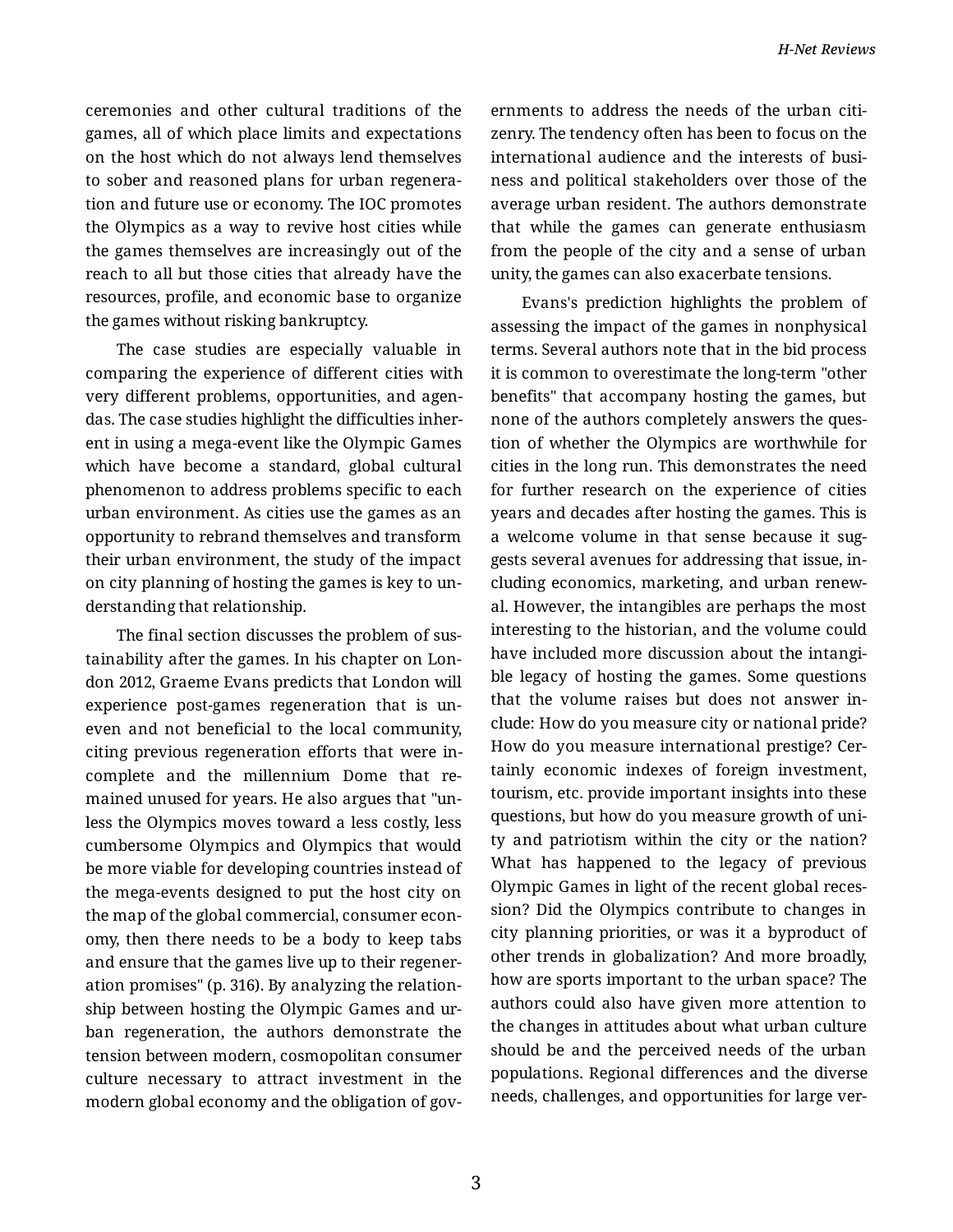sus small cities could also have received more at‐ tention.

This reviewer would also have liked to see a more thorough treatment of the 1980 games in Moscow. As a socialist economy, the Moscow expe‐ rience could offer a key contrast to the other case studies included in the volume. Because of the Cold War politics involved, the authors gloss over the urban-planning impact of hosting the games on Moscow. The focus on economic infrastructure and urban regeneration downplays the impor‐ tance of other types of games-related construction to a closed country with a planned economy, such as the building of restaurants, cafes, hotels, and other tourist facilities. Many of Moscow's hotels to‐ day, though renovated to bring them up to Western standards, were built for the 1980 Olympic Games. Similarly, the 1980 games required an overhaul of the Soviet Union's currency exchange systems and modernization of telecommunications, which both allowed and encouraged investment by West‐ ern firms. While the percentage of financing by private firms may have been modest by the stan‐ dards of other Olympic hosts, the impact of that fi‐ nancing on the Soviet Communist economy was dramatic. Further research on the legacy of 1980 for Moscow and the Soviet Union would help to put these issues into a broader comparative frame‐ work.

The book is definitely of interest across fields and contributes significantly to the study of the Olympic Games by considering the political, social, economic, cultural, and planning impact of the games on the host city. It is an important resource for scholars researching the influence of megaevents on the urban landscape, the Olympic Games, and/or any of the specific cities covered in the volume.

*: City Agendas, Planning, and the World's Games, 1896-2012*

seek to

G their G G G G two John Gold and Margaret Gold Games G G G G 19 G Games were , articles which articles C G G G M up ; as well as G up G who G and contrasting